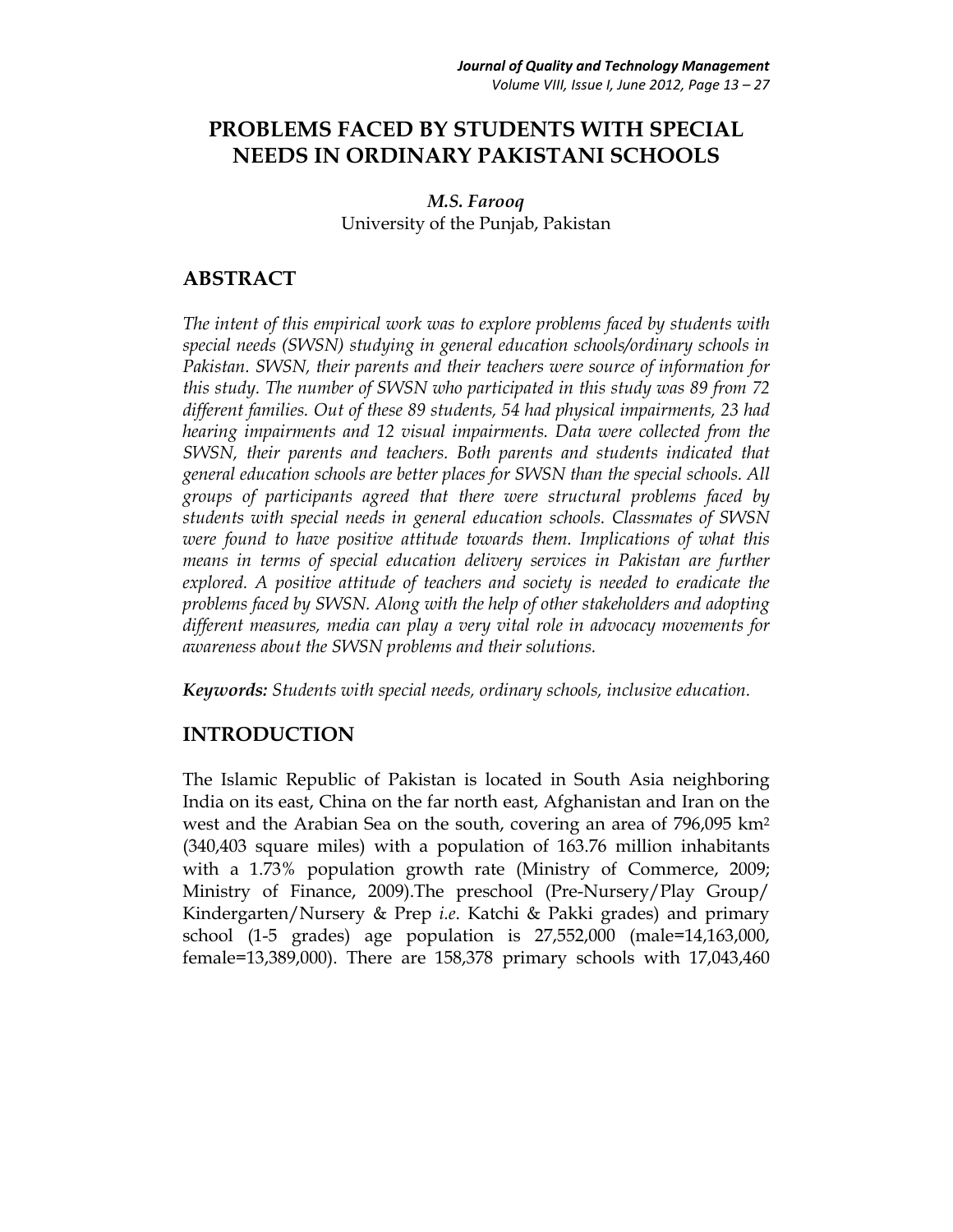students and 447,890 teachers in Pakistan for students without a disability (Pakistan, 2008). The prevalence of disability in Pakistan as estimated in the 5th population census conducted in 1998 by the Government of Pakistan is projected in Table 1. It shows the common terminology used for the categories of special persons in Pakistan along with their population. The  $6<sup>th</sup>$  population census is in progress since 2011 and hopefully it will be completed at the end of this year.

Approximately, 2.54% of the population is identified as having a disability. There are 531 organizations which cater to the needs of persons with disabilities. Out of these, 423 organizations (79.7%) are providing educational services to the persons with disabilities (Hameed, 2006).

| Nature of                     | All Areas                   |       |        | Rural                       |       |        | Urban                       |       |        |
|-------------------------------|-----------------------------|-------|--------|-----------------------------|-------|--------|-----------------------------|-------|--------|
| disability                    | <b>Both</b><br><b>Sexes</b> | Male  | Female | <b>Both</b><br><b>Sexes</b> | Male  | Female | <b>Both</b><br><b>Sexes</b> | Male  | Female |
| Blind                         | 8.06                        | 7.61  | 8.68   | 7.92                        | 7.44  | 8.59   | 8.32                        | 7.93  | 8.88   |
| Deaf & Mute                   | 7.43                        | 7.27  | 7.66   | 7.53                        | 7.40  | 7.71   | 7.24                        | 7.02  | 7.56   |
| Crippled*                     | 18.93                       | 19.84 | 17.65  | 20.52                       | 21.40 | 19.30  | 15.81                       | 16.83 | 14.34  |
| Insane**                      | 6.39                        | 6.22  | 6.63   | 5.94                        | 5.72  | 6.23   | 7.28                        | 7.18  | 7.44   |
| Mentally<br>Retarded          | 7.60                        | 7.02  | 8.41   | 7.32                        | 6.78  | 8.07   | 8.15                        | 7.50  | 9.62   |
| With multiple<br>disabilities | 8.23                        | 7.33  | 9.48   | 8.23                        | 7.37  | 9.41   | 8.22                        | 7.25  | 9.60   |
| Unclassified                  | 43.36                       | 44.71 | 41.49  | 42.55                       | 43.89 | 40.69  | 44.97                       | 46.29 | 43.07  |
| Overall                       | 2.54                        | 2.85  | 2.21   | 2.52                        | 2.83  | 2.19   | 2.59                        | 2.88  | 2.26   |

*Table 1: The distribution (%) of disability on the basis of the type of disability and gender* 

*(Source: Pakistan Population Census 1998), (\*Physically disabled, \*\* Mentally ill)* 

Persons with special needs are seen everywhere in the world with different socio economic status because there are no restricted boundaries for the prevalence of disability in terms of geographical borders or societal categorization, gender or socio economic characteristics. It is a common feature all over the civilized world that society observes noble cause of education, rehabilitation and other support programs for all the persons with special needs. Celebration of year of Disabled Person 1981 under the umbrella of United Nations is a mile stone for the awareness about the needs, problems and prospects for the persons with special needs. Aligned with this international initiative, Government of Pakistan took serious steps for the betterment of persons with special needs by establishing different ministries, institutes and formulating specific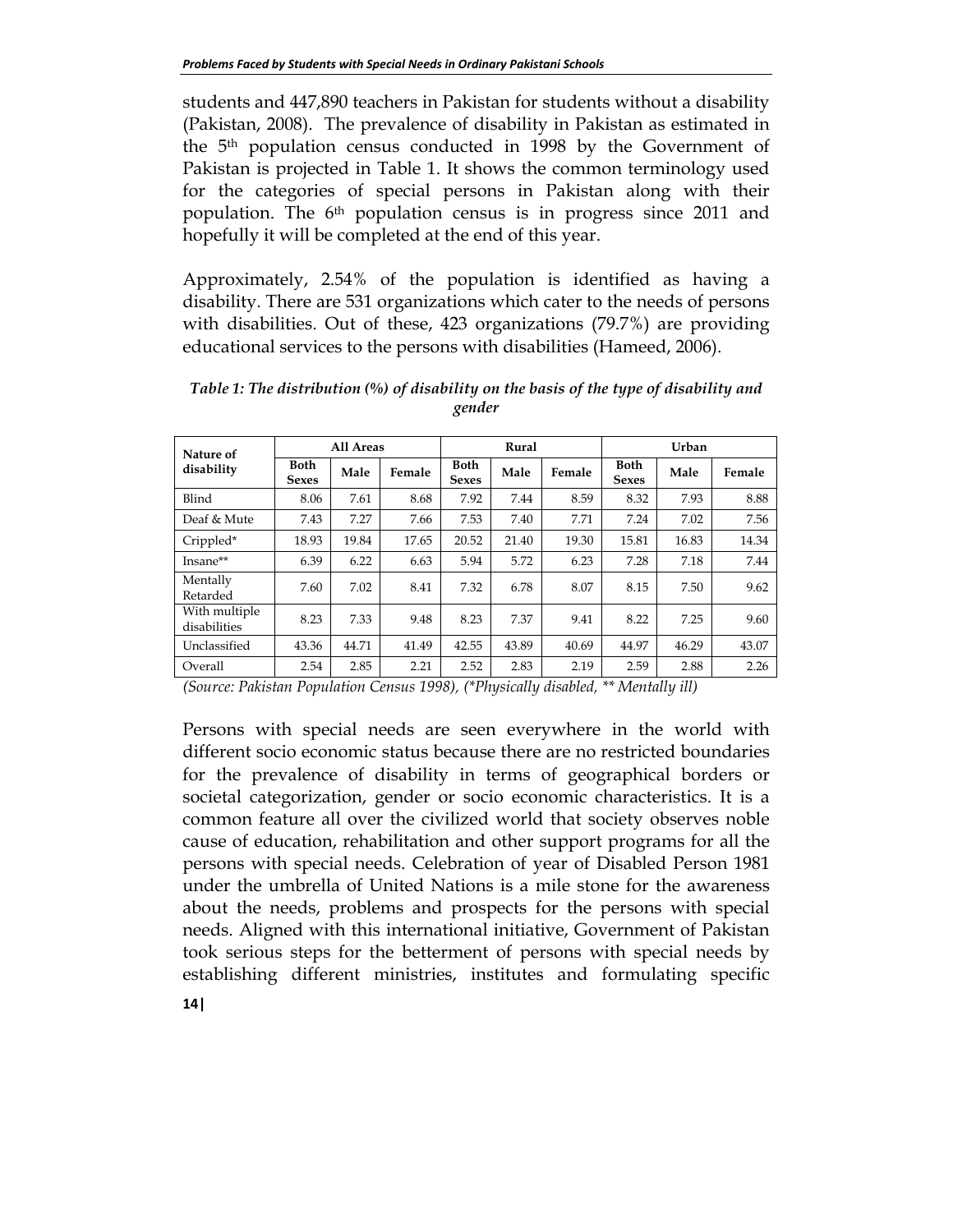policies for the persons with special needs. For example The Directorate General of Special Education was established at federal level to manage and look after the affairs of institutions and organizations working for betterment, uplift and welfare of persons with special needs in the country. This program was shifted to the provincial level for ensuring proper delivery of services at door steps.

Public and private organizations came forward in the field for performing this noble duty. In Pakistan this major development was observed in 1980s. To provide legal cover and continuity in this field, policy development was started in 1985 and finally first National Policy for Persons with Disabilities was approved in 2002. For the true implementation and translation of this policy into action a National Plan of Action (NPA) was presented in 2006 at national level. This policy concentrated on a wide range of services like education, medical care, assessment, vocational training, rehabilitation, employment, advocacy, early intervention, research and development, provision of funds, designing parks, buildings and other public places to meet the needs of persons with special needs (Pakistan, 2002). This policy was a breakthrough in the history of special education in Pakistan. Provincial governments were sensitized by the Federal Government for taking initiatives for children with special needs to provide them the educational services. As a result a separate Department of Special Education was established in Punjab province (*i.e.* province with 60% population of the total population) of Pakistan. Special education centers were established in all areas of Punjab to cater four types of special need children (*i.e*) hearing impaired/deaf, visually impaired/blind, physically impaired and mentally retarded. For the motivation of teachers they were given the double salaries as compared to the general education teachers. At national level different studies were being conducted under the supervision of Directorate General of Special Education (DGSE) Pakistan to assess the needs and provisions of services and facilities to people with special needs.

Prior to NPA, only four institutions; Institute for Blind Sheranwala Gate; Lahore (1906), IDARIEU School for the Deaf and Blind, Karachi (1920); Mental Health Mission School, Peshawar (1940); and School for the Blind, Bahawalpur (1943) were providing services in the area of special education in the territories now included in Pakistan. From 1947-1960, only five organizations were added in this field. In the following two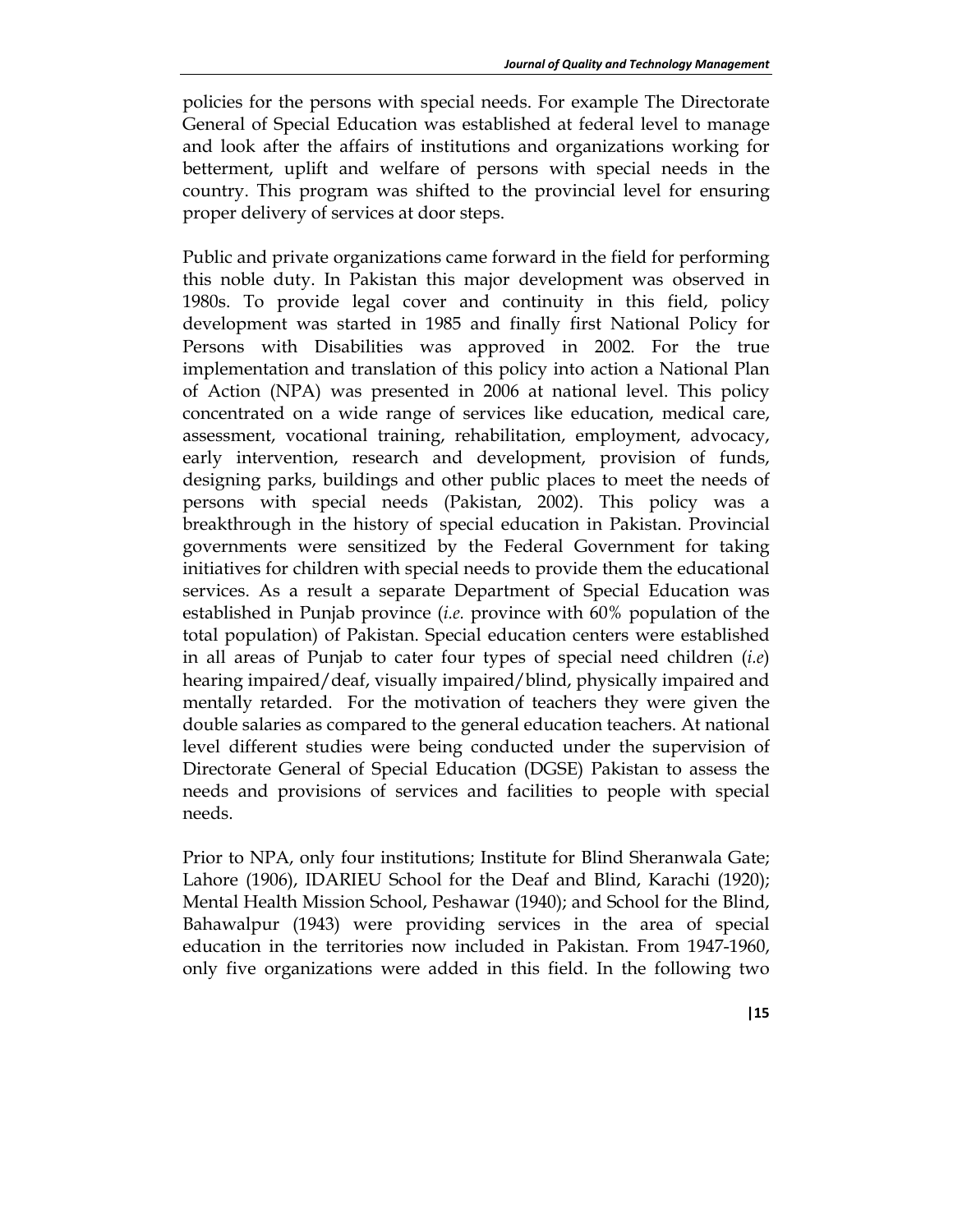decades 1961- 1980, forty five new organizations were added. But after 1980, remarkable improvements and developments were available to be seen resulting in the form of 531 organizations working for the persons with special needs in different domains (Hameed, 2006). So with the passage of time the services were improved for persons with special needs. These improvements started in 1980s because a child of the then President of Pakistan was having special needs and Pakistan also celebrated the year 1981 as International Year of Disabled Persons.

Despite this rapid increase in the number of organizations serving this community, education and training of SWSN remained a serious concern for experts, policy makers and the field staff. Besides the question of *'How to teach?'* the focus was shifted to a new question *'Where to teach?'* These questions led experts to new dimensions of equity and equality in the field of education for children with special needs. The move from segregated to mainstream and then to inclusive education settings is going on with the mission to provide educational services to this segment of society to make them useful and independent citizens (Ainscow, 2005; Ali, Mustapha & Jelas, 2006; Mason, 2005). Teachers working in ordinary, special and inclusive schools have different opinion about educational means and mode of training for children with special needs **(**Dupoux, Hammond & Ingalls, 2006; Sarwar & Asgher, 2005)**.** There are a number of barriers for the inclusion of SWSN in ordinary schools such as: Negatives attitudes of society towards education of SWSN; physical barriers creating inaccessibility to students with physical disabilities; rigid, inflexible and centrally designed curriculum; abilities and attitudes of teachers; second language as a mode of communication; socioeconomic factors; lack of funding for infrastructure and teaching learning materials; and education policies of the country in practice (Torreno, 2011; UNESCO, 2011). School policy, teacher's competency to handle SWSN, availability of resources and support matters a lot (Hodkinson, 2006; Miles, 2000).

Generally Pakistani teachers working in ordinary schools have no exposure to SWSN. They are not well aware of their needs, challenges and potentials. This component is also missing from their pre-service and on job trainings (Atique & Mushtaq, 2005; Bashir, 2005; Hameed, 2002; Shakir, 2003)**.** These challenges are manifested by teachers, society, school authorities and parents (Clough & Garner, 2003; Foster, Long & Snell**,** 1999; Pivik, McComas & Laflamme, 2002; Stanviloff, 2002).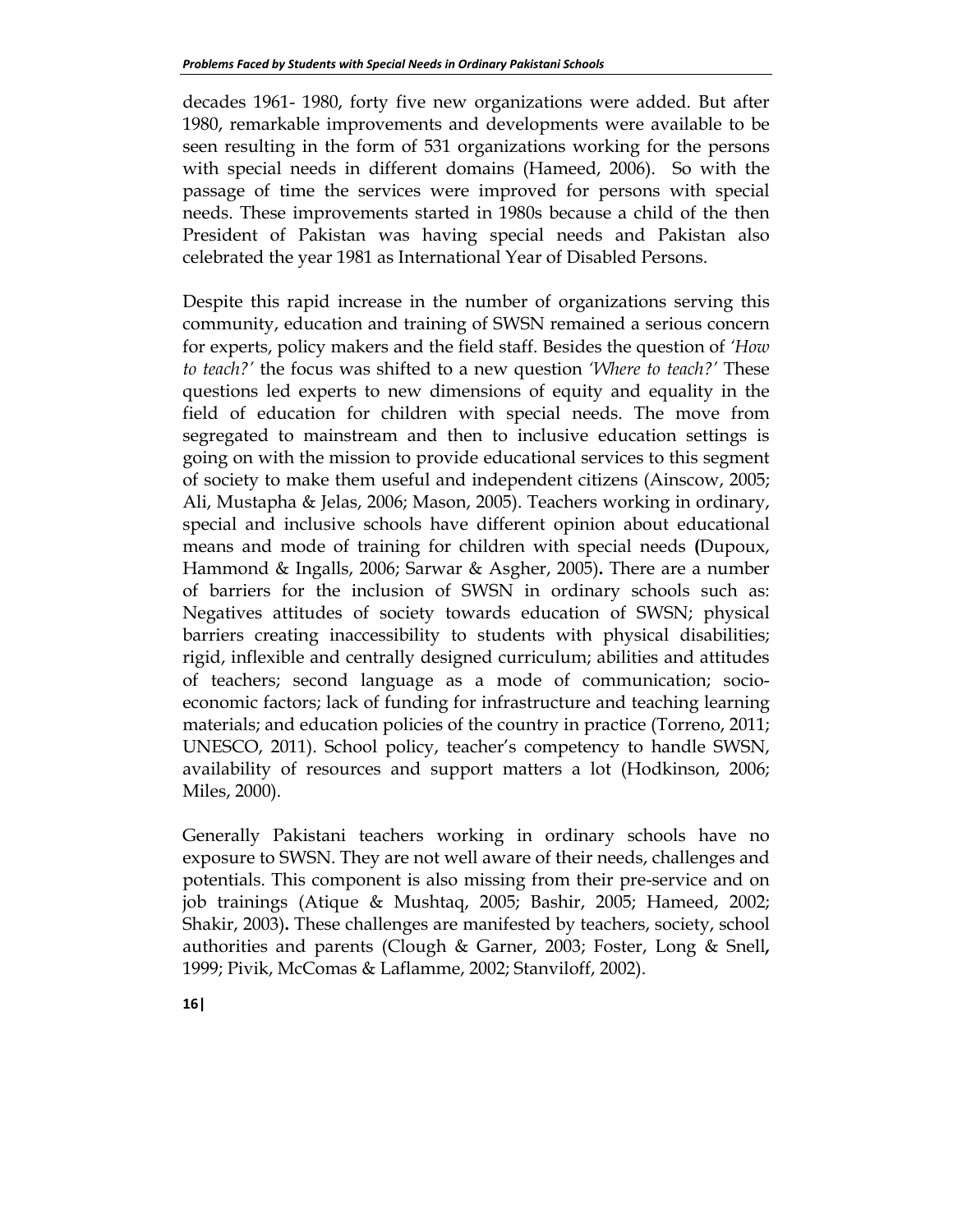Sreenath (2011) stated that "it is widely recognized that segregated education that was being largely followed the world over during the eighties and early nineties has not brought about the desired results. It is believed that more than 80 million physically challenged children worldwide have been systematically excluded from mainstream education while 90% of the children with disabilities in developing countries do not attend schools (p.1)".

In Pakistan too there are also two main kinds of schools: Ordinary schools/general education schools and Special education schools. Ordinary schools are meant to accommodate all children irrespective of any special need but special schools are only catering the educational needs of children with special needs. These special schools are available only in big cities whereas the ordinary schools are everywhere in urban, sub urban and rural areas. These schools also educate students with special needs due to non availability of special schools in the vicinity. It was assumed that most of the children with special needs are accommodated by the ordinary schools due to the high prevalence of ordinary schools. In addition to all efforts made to cope with the needs of persons with special needs, yet the number and the geographical spread of special schools is not sufficient to provide the educational services at their door steps. As the persons with special needs are widely scattered in all parts of the country, it is impossible for the authorities to establish special education schools in all villages and urban localities. Children belonging to the area or region in the vicinity of the special education school approach it but mostly SWSN join general education school/ordinary school nearby in the company of their other siblings.

Within the historical context and current delivery model of educational services of students with special needs, the main purpose of this study was to explore the problems faced by SWSN studying in ordinary schools in Pakistan as perceived by students with special needs, their parents and teachers. The differences in their opinions were also analyzed. It was the high time to answer these questions when the world community is moving towards inclusive education approach that what are the problems faced by SWSN studying in ordinary schools in the opinion of SWSN, their parents and teachers? Secondly, is there any difference in the opinion of SWSN, their parents and teachers regarding problems faced by SWSN in ordinary schools? This study is of great significance because SWSN, their parents and teachers were surveyed to trace out the actual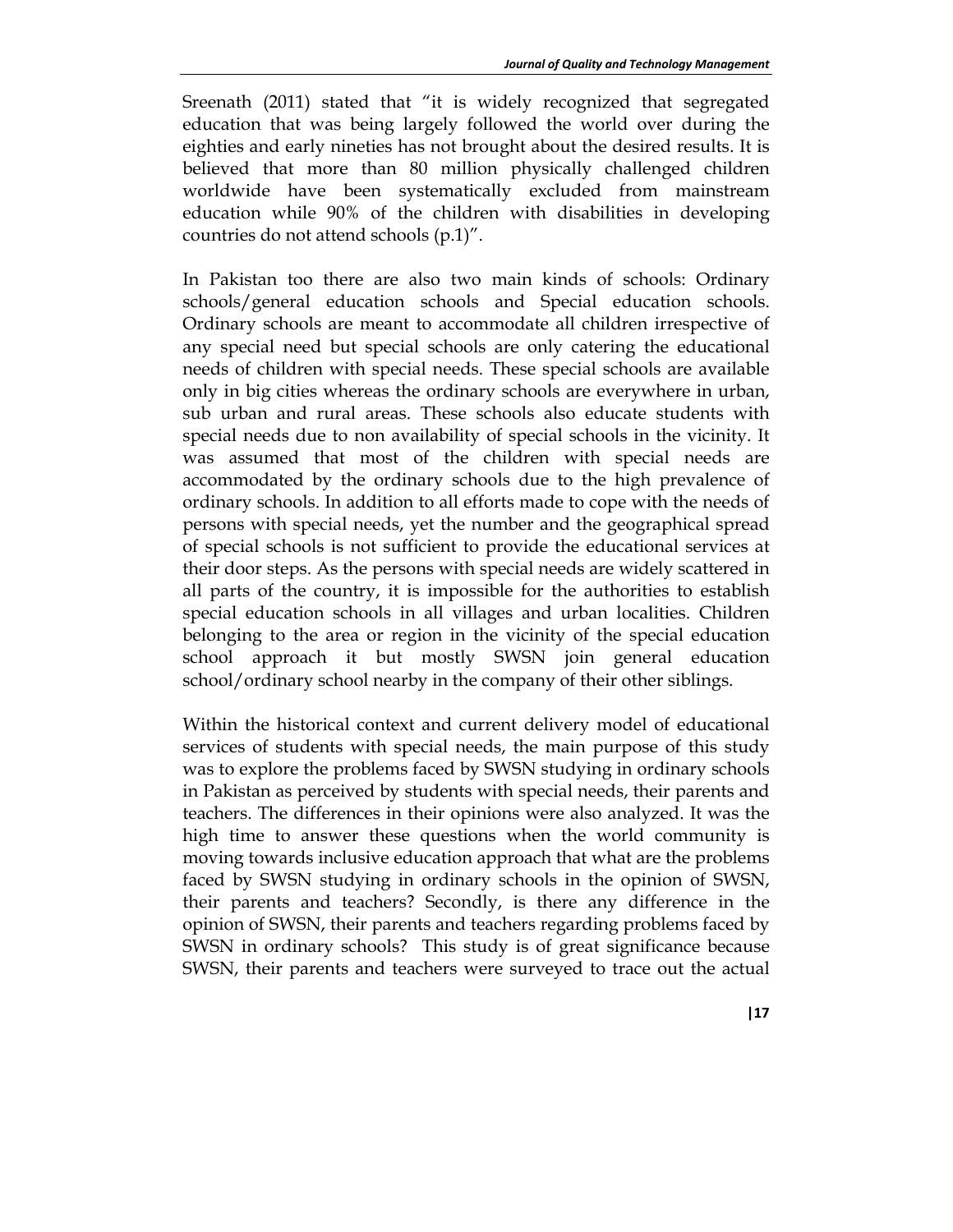problems faced by SWSN at school. This study will be helpful for parents, teachers and policy makers to address the problems of the SWSN. It is also expected that the study will contribute to the existing body of knowledge in the domain of teaching and training of SWSN in inclusive education schools. It is also first effort to unfold the perceptions of parents and teachers of children with special needs about feelings of their kids studying in ordinary schools.

## **METHODOLOGY**

This descriptive study was delimited to SWSN, their parents and teachers from state run elementary boys' schools in the metropolitan city of Lahore, Pakistan. There is a large number of commonalities in the culture, policy and the infrastructure of the public sector schools in Pakistan because these are governed by the same set of rules and regulation. Schools from this metropolitan city were selected because these are almost equipped with basic amenities, resources and support staff. Furthermore, it was assumed that teachers and parents belonging to metropolitan city might offer enlighten views and has more awareness than the people residing in small towns or villages about the services provided to SWSN.

For this research 34 out of 69 elementary schools were identified purposefully with SWSN. As the number of SWSN in ordinary schools was very low, only 89 SWSN were identified from all the selected schools. Among these 89 participants, 54 were physically impaired, 23 were hearing impaired and 12 were with visual impairment. These sample students belonged to 72 families. The number of teachers teaching to these sample students was 135. After identification of the sample, the students and teachers were contacted at schools for data collection through questionnaire. With the help of students their parents were contacted at their homes and were surveyed by using the questionnaire. The parents of SWSN were very excited to know that a study is being conducted to identify the problems of their kids at schools. This may be due to the fact that usually in Pakistani culture parents are not contacted to get insight about their children in ordinary as well as special education schools.

All respondents were surveyed for getting their opinion. In the light of related literature, a questionnaire based on five point Likert scale was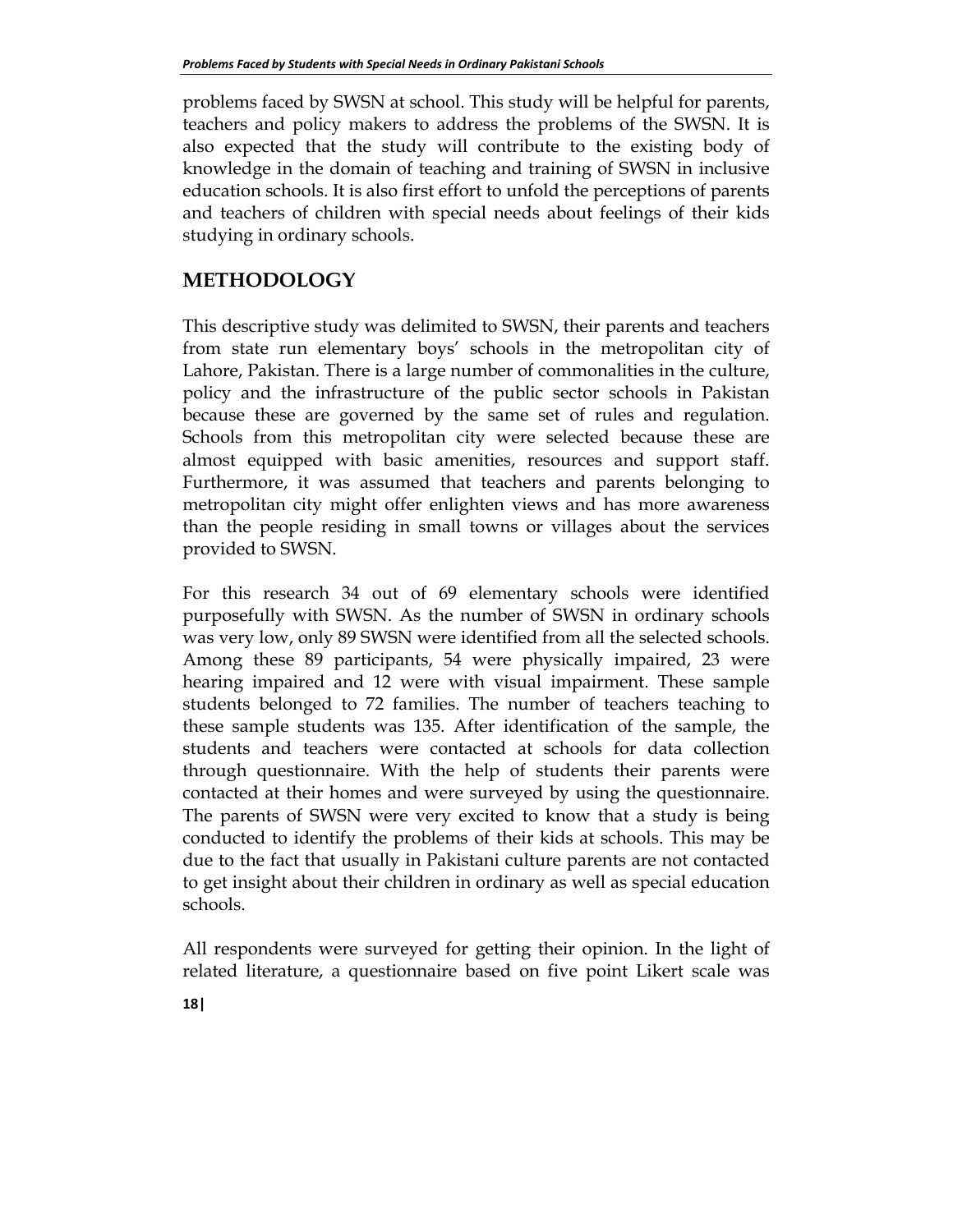developed by the researcher to collect information on problems faced by the SWSN in ordinary schools. The questionnaire comprised of 18 statements followed by five options ranging from 'Almost always' to 'Never'. This questionnaire consisted of three components; attitudinal problems (item 1 to 6), structural problems (item 7 to 11) & educational/ organizational problems (item 12 to 18). The Cronbach Alpha Reliability Coefficient of this questionnaire was found as 0.9254. Values of reliability coefficient for its components were (attitudinal problems) 0.8901, (structural problems) 0.8473 and (educational/organizational problems) 0.7928 respectively. The descriptive statistics was applied for analysis of data.

## **RESULTS**

Data were treated and analyzed by using SPSS 16 which revealed the following results.

| Sr. | Problems                                                                                     | <b>Students</b><br>$N=89$ | <b>Teachers</b><br>$N = 135$ | <b>Parents</b><br>$N=72$ |  |
|-----|----------------------------------------------------------------------------------------------|---------------------------|------------------------------|--------------------------|--|
|     |                                                                                              | $(M_1)$                   | $(M_2)$                      | $(M_3)$                  |  |
|     | <b>Attitudinal Problems</b>                                                                  |                           |                              |                          |  |
| 1.  | Students with special needs can become                                                       | 3.9                       | 4.1                          | 4.4                      |  |
|     | active members of society                                                                    | (1.414)                   | (1.513)                      | (1.414)                  |  |
| 2.  | Parents prefer their children without a<br>disability over their child with special<br>needs | 4.4<br>(0.780)            | 4.1<br>(1.149)               | 1.4<br>(1.493)           |  |
| 3.  | Teachers prefer students without a                                                           | 4.5                       | 2.9                          | 4.7                      |  |
|     | disability over SWSN                                                                         | (1.085)                   | (1.297)                      | (1.025)                  |  |
| 4.  | Class/school mates have discriminatory                                                       | 1.0                       | 1.9                          | 2.4                      |  |
|     | attitude with SWSN                                                                           | (0.828)                   | (1.289)                      | (1.482)                  |  |
| 5.  | Students with special needs feel inferiority                                                 | 1.5                       | 4.1                          | 1.1                      |  |
|     | complex in ordinary school                                                                   | (0.858)                   | (1.042)                      | (1.378)                  |  |
| 6.  | Ordinary school suits best to children with                                                  | 4.5                       | 2.9                          | 4.7                      |  |
|     | special needs better than special school                                                     | (1.146)                   | (1.214)                      | (1.320)                  |  |
|     | <b>Structural Problems</b>                                                                   |                           |                              |                          |  |
| 7.  | School buildings are disabled friendly                                                       | 1.0                       | $1.6^{\circ}$                | 1.4                      |  |
|     |                                                                                              | (1.376)                   | (1.509)                      | (0.711)                  |  |
| 8.  | SWSN can move easily in the classrooms                                                       | 1.9                       | 4.6                          | 3.0                      |  |
|     |                                                                                              | (1.322)                   | (1.412)                      | (1.362)                  |  |

**Table 2:** *Opinion of Teachers, Students and Parents regarding Problems faced by SWSN*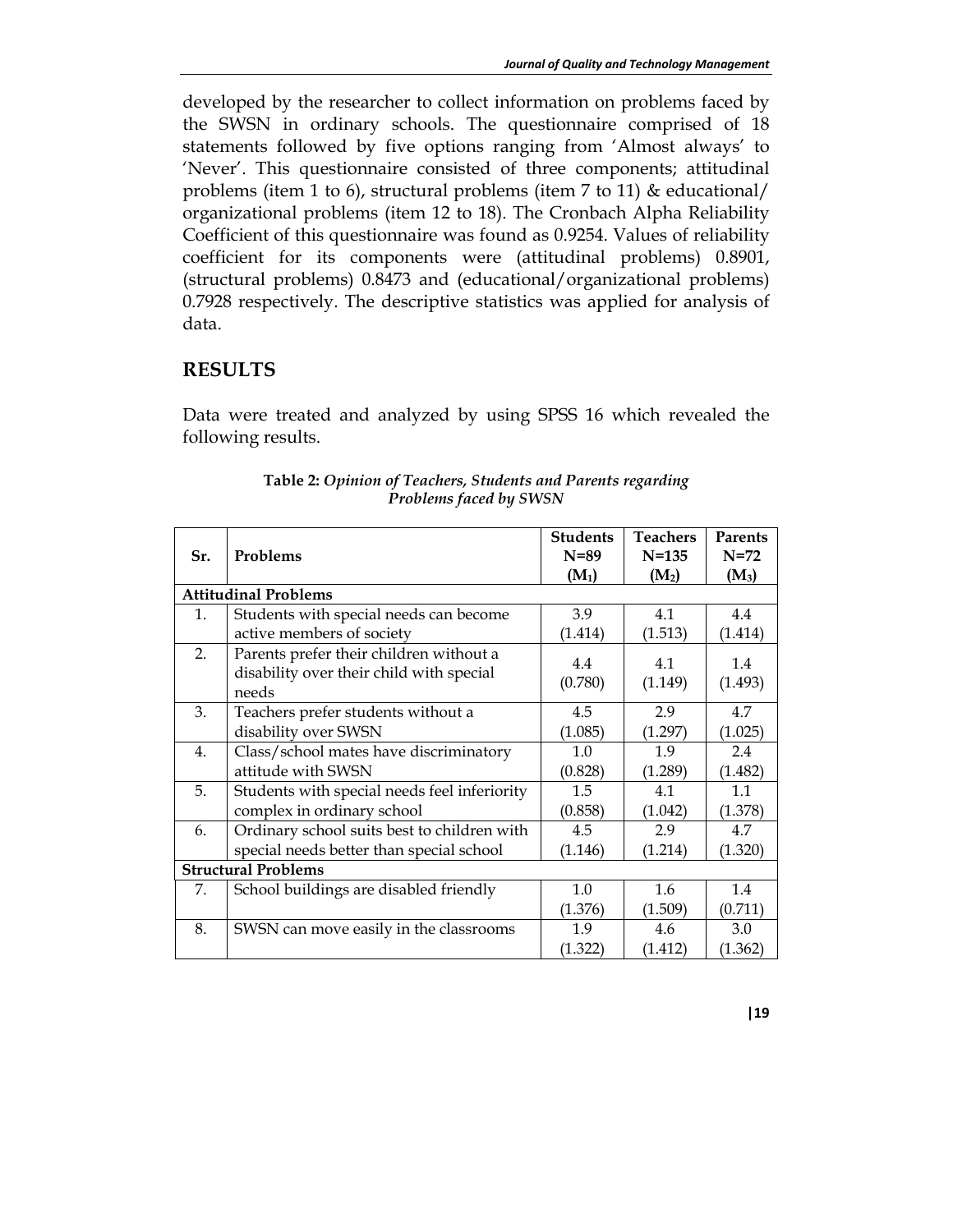| Sr. | Problems                                    | <b>Students</b><br>$N = 89$ | <b>Teachers</b><br>$N = 135$ | <b>Parents</b><br>$N = 72$ |
|-----|---------------------------------------------|-----------------------------|------------------------------|----------------------------|
|     |                                             | $(M_1)$                     | $(M_2)$                      | $(M_3)$                    |
| 9.  | Class rooms are arranged to provide the     | $1.7\phantom{0}$            | 4.5                          | 2.9                        |
|     | ease for SWSN                               | (1.454)                     | (1.316)                      | (0.954)                    |
| 10. | SWSN have problems in easy access to        | 4.3                         | 2.7                          | 3.1                        |
|     | basic amenities in school                   | (1.451)                     | (1.201)                      | (1.455)                    |
| 11. | Overcrowded classrooms are the cause of     | 4.9                         | 1.9                          | 3.9                        |
|     | restricted mobility for the SWSN            | (1.377)                     | (1.415)                      | (1.097)                    |
|     | <b>Educational/ Organizational Problems</b> |                             |                              |                            |
| 12. | Teachers plan lessons to meet the needs of  | 1.7                         | 4.8                          | 3.1                        |
|     | <b>SWSN</b>                                 | (1.450)                     | (1.362)                      | (0.677)                    |
| 13. | Curriculum is in accordance with the needs  | 1.7                         | 1.2                          | 2.9                        |
|     | of SWSN                                     | (1.113)                     | (1.438)                      | (0.934)                    |
| 14. | Teachers are skillful for handling SWSN     | 1.0                         | 1.7                          | 2.0                        |
|     |                                             | (1.483)                     | (1.370)                      | (0.627)                    |
| 15. | Teachers have different ways to             | 1.9                         | 2.0                          | 1.9                        |
|     | communicate with SWSN                       | (1.414)                     | (1.493)                      | (0.775)                    |
| 16. | Students with special needs face problems   | 4.9                         | 3.6                          | 2.8                        |
|     | in note taking during the class             | (1.316)                     | (1.385)                      | (1.170)                    |
| 17. | SWSN are given preference in academic       | 1.0                         | 4.4                          | 2.0                        |
|     | activities                                  | (0.676)                     | (1.404)                      | (1.360)                    |
| 18. | Examination system is encouraging for       | 1.0                         | 1.9                          | 2.5                        |
|     | <b>SWSN</b>                                 | (0.865)                     | (1.451)                      | (1.359)                    |

*(Almost always=5, Often=4, Sometimes=3, Seldom=2, Never=1; M1=Mean of Students' perceptions, M2=Mean of Teachers' perceptions, M3=Mean of Parents' perceptions, SD is given in parenthesis in each cell below the mean respective mean value)* 

Table 2 shows the results of the administered questionnaire for all participants in this study. Students with special needs were of the opinion that parents ( $M_1$ =4.4) and teachers ( $M_1$ =4.5) prefer children without a disability over them but teachers ( $M_2$ =2.9) and parents ( $M_3$ =1.4) denied this fact. Teachers ( $M_2$ =4.1) said that parents ignore and parents ( $M_3$ =4.7) said that teachers prefer children without a disability over SWSN. This is the reflection of normal social attitude because in Pakistani society there are only a few job opportunities for special persons. In this context the normal children get more and more attention of their parents and teachers as compared to the SWSN.

All respondents ( $M_2$ =4.1,  $M_1$ = 3.9,  $M_3$ = 4.4) accepted that students with special needs can become active members of the society. Students  $(M<sub>1</sub>=4.5)$  and their parents  $(M<sub>3</sub>=4.7)$  felt that the ordinary school suits best to children with special needs better than special school. In response to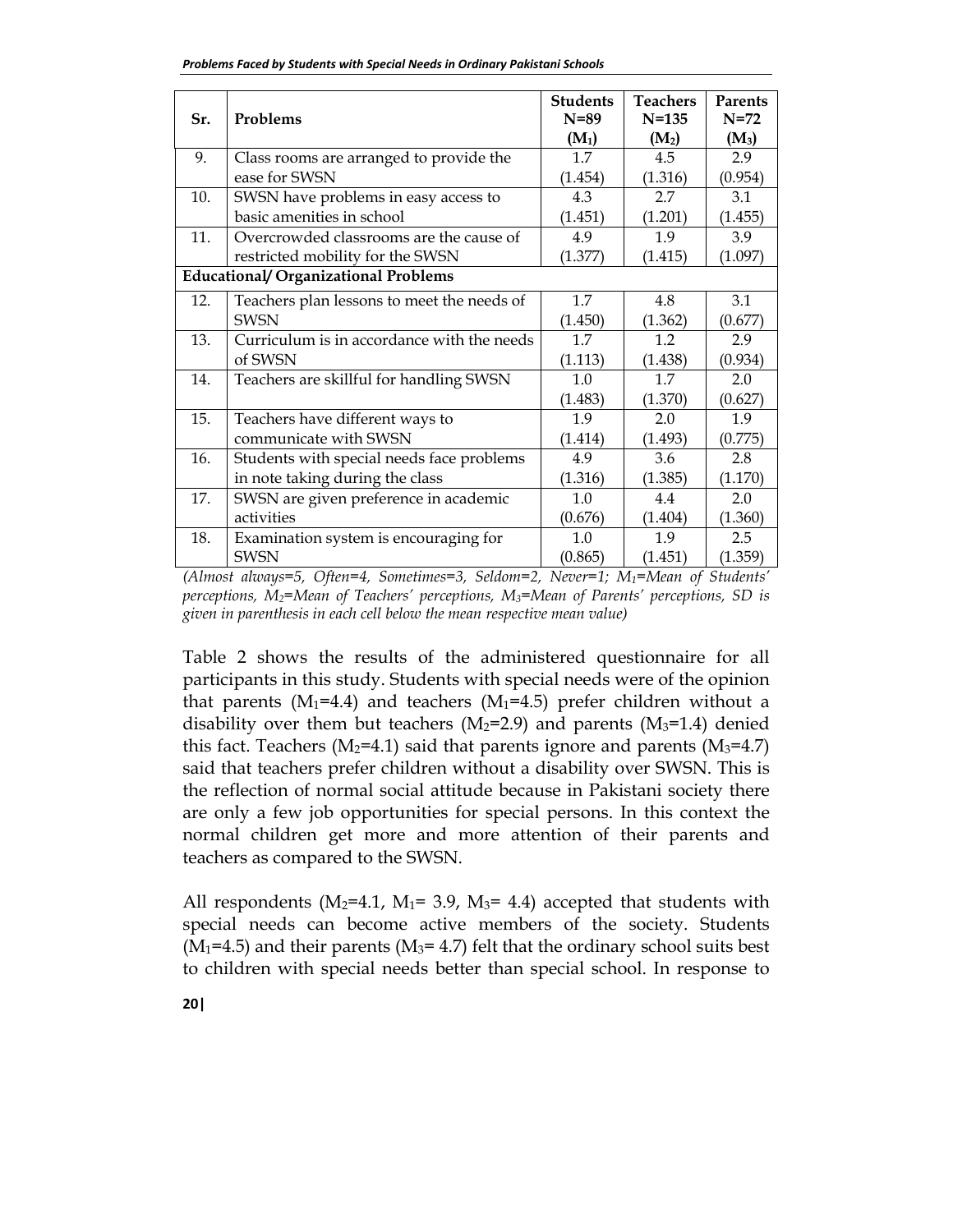this statement teachers  $(M_2=2.9)$  seemed mute. In the opinion of SWSN  $(M_1= 1.0)$  their teachers  $(M_2=1.9)$  and parents  $(M_3=2.4)$  witnessed that class fellows and school mates of the children with special needs have no discriminatory attitude with their special fellows. SWSN  $(M_1=1.5)$  and their parents  $(M_3=1.1)$  reported that students with special needs did not feel any inferiority complex in ordinary school but the teachers  $(M_2=4.1)$ were in contrast to them. Generally the SWSN are not looked down upon by their peers in society. More over people feel piety upon them. They care them and help them. So in ordinary school the normal peers take care of their SWSN fellows. They help them in their work and in the leisure times.

For structural problems SWSN  $(M_1=1.0)$ , their teachers  $(M_2=1.6)$  and parents  $(M_3=1.4)$  have unanimous opinion that buildings of ordinary schools were not disabled friendly. SWSN couldn't move easily  $(M_1=1.9)$ due to overcrowded classrooms  $(M_1=4.9)$  and ignorance towards their arrangements  $(M_1=1.7)$  to provide the ease for SWSN. Teachers have opposite opinion to students for the statements that 'SWSN can move easily in the classrooms' and 'overcrowded classrooms are the cause of restricted mobility for the SWSN'. Data analysis also revealed that parents (M3=3.9) of SWSN felt that overcrowded classrooms was a problem for free mobility of SWSN (Table 2).

Students with special needs disagreed with the statements that teachers plan lessons to meet the needs of SWSN  $(M_1=1.7)$ , curriculum is in accordance with the capabilities of all types of students  $(M_1=1.7)$ , teachers are skillful for handling students with special needs  $(M_1=1.0)$ , teachers are with variety of modes to communicate with SWSN  $(M_1=1.9682)$ , SWSN are given preference in academic activities  $(M_1=1.0)$  and examination system is encouraging for SWSN  $(M_1=1.0)$ . They also endorsed that students with special needs face problems in note taking during the class  $(M<sub>1</sub>=4.9)$ . Teachers have different opinion than students on the statements that 'teachers plan lessons to meet the needs of SWSN'  $(M_2=4.8)$  and did not ignore them during classroom activities  $(M_2=4.4)$ . Parents gave the impression that they were not well aware of the educational or organizational functioning in schools (Table 2; Figure 1). All three parties have similar opinion about 'inability of curriculum to accommodate all students'; 'deficiency of training for teachers of ordinary schools to handle SWSN' and 'inappropriateness of examination system'. Above analysis shows that almost all respondents seemed to be on the same page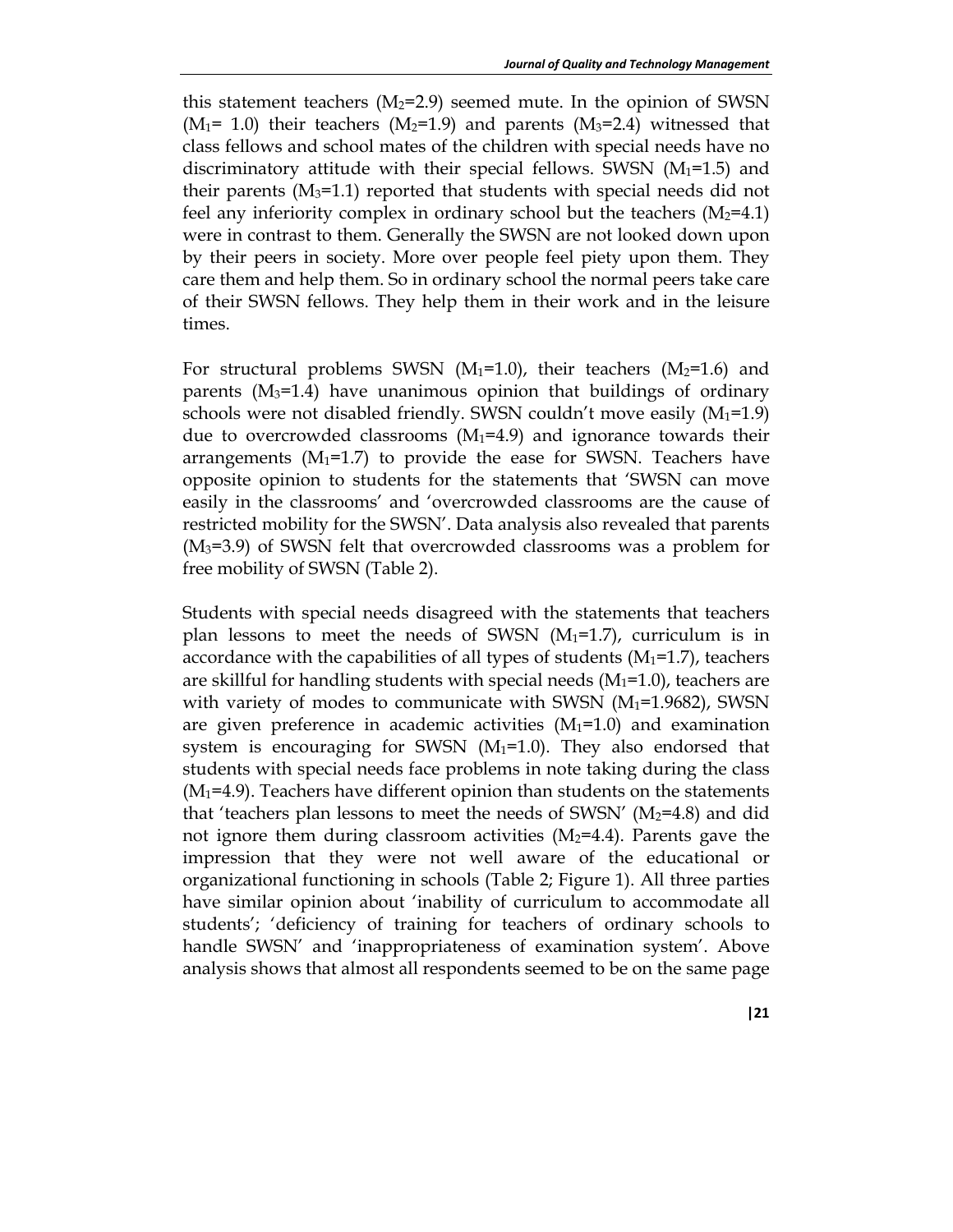regarding problems faced by SWSN in ordinary schools. However a slight difference on some statements is also observed. The standard deviations (SD) in Table 2 show the consistencies and the dispersions in the perceptions of the respondents at different factors.

Figure 1 indicated the pictorial description of overall responses of the respondents on three subscales. Figure 1 indicates the similarities and the differences in the opinion of SWSN, their parents and teachers. For example their opinions coincide on the statement 1 and differ on the statement 18. The other statements can also be seen clearly in the Figure 1 because it shows the coincidence of the opinion very clearly.



*Figure 1: Pictorial description of responses of SWSN, their Parents and Teachers* 

The answer of the first question is that the problems faced by the SWSN in ordinary schools are attitudinal, structural and the organizational in nature. The intensity of responses on some statements is more than the others. The analysis gave the answer to the second question that there are some similarities and some differences in opinion regarding problems faced by the SWSN in ordinary schools.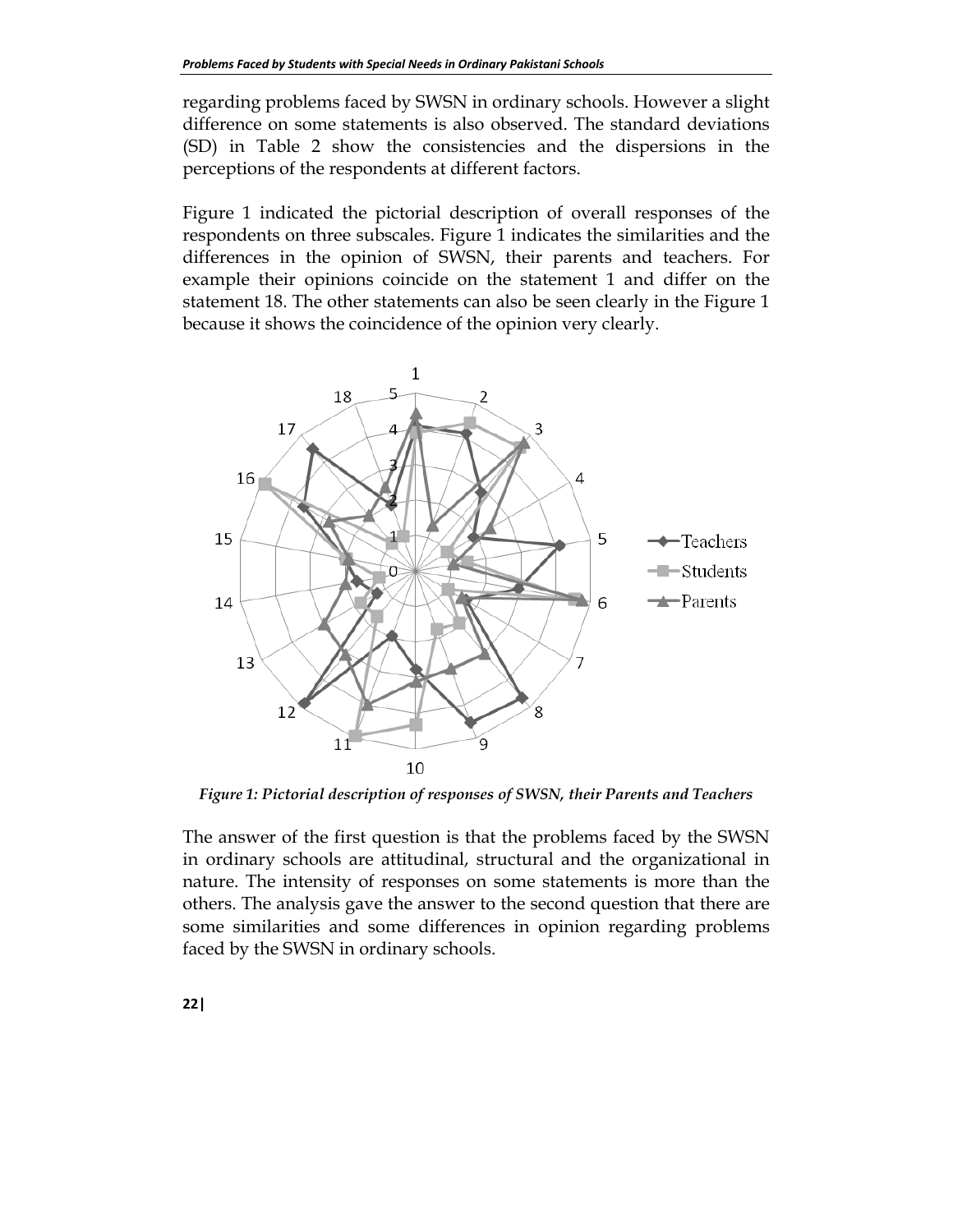#### **CONCLUSIONS**

The main purpose of this study was to explore the problems faced by SWSN studying in ordinary schools in Pakistan as perceived by students with special needs, their parents and teachers. With this objective in mind, the author recognizes that physical access is the basic need of all the students to be the part of learning and social experiences. Students can be benefited from the nurturing situation when they are free from physical, attitudinal, psychological barriers and socio economic threats. The presence of such threats denied the full participation of marginalized group of children from their basic right "education". Teachers play a tremendous role for ensuring the equitable learning experiences to the children with disabilities. This study was an effort to unfold the opinions of students with disabilities studying in the general education schools. Their parents' and teachers' perceptions in this regard were also valued to understand the phenomenon concerning the problems faced by children with special needs in the general education schools in Pakistan. General education schools/ordinary schools are not bound under the policy to accommodate children with disabilities but they are offering their generous support to this community. Teacher working in such schools have not been trained to address the needs of special schools but besides this they welcome SWSN in their classes. Lack of awareness and psychological impressions parents and teachers prefer the children without a disability over the SWSN because they feel that SWSN could not participate in common activities as was found by Advani (2002). Classmates of SWSN in the general education classrooms have positive attitude towards their special friends. It is a very positive sign of change. The most important and encouraging fact is that all the three stakeholders believe that the general education schools are the best place for education of SWSN.

Overall impression of the three sample groups differ on some of the aspects asked to them. Structural barriers were obvious because buildings were not specially designed to accommodate SWSN (Pivik, McComas, & Laflamme, 2002). The problems faced by SWSN in ordinary schools may include "lack of proper understanding of the concept of inclusion, societal attitudes, poverty, insufficient government leadership, non-availability and quality of human and material resources, fragmented approaches, lack of appropriate role models involved in the process such as Disabled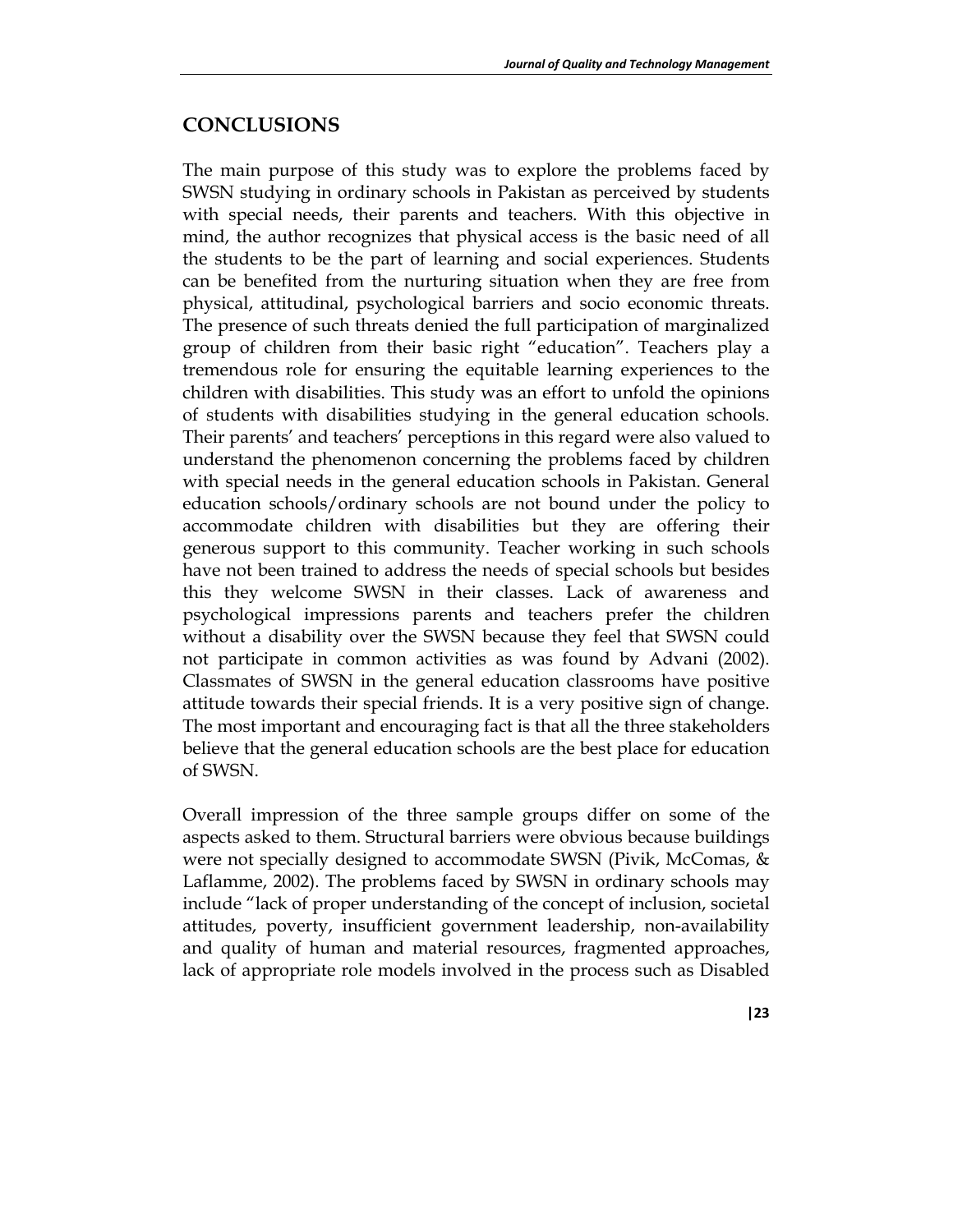People's Organizations (DPOs); and lack of adequate confidence building programs for children with disabilities" (Sight Savers, 2011, p.2). Mostly the structural problems were beyond the reach of teachers because these can be removed by the Governmental policy and the provision of funds for adequate buildings.

Teachers can be the best lever to bring change in the attitude of the masses towards the children with special needs. Their training can bring a positive change in the school culture (Destefano, Shriner, & Lloyd, 2001). If most of the SWSN feel comfort and progress in the general education classroom then it will be a positive step towards inclusion (Stainback & Stainback, 1995). They have to lead the society with the active support of parents of the children with special needs. Educational problems can be handled with the help of teachers by providing them proper training. It needs the revision of scheme of studies of the teacher training programs. The problems in inclusion of SWSN in ordinary schools can be eradicated by developing positive attitude of teachers and society towards SWSN, making curriculum relevant and flexible to respond the needs of SWSN, adopting success oriented assessment systems, involving community and family in the education of SWSN, and changing the current policy's focus from segregated education to inclusive education system. It needs a strong political commitment to adopt the inclusive philosophy (UNESCO, 2011a). Media can play an important role in the advocacy and awareness move in connection with the problems faced by SWSN and their solution. Problems faced by SWSN should be taken as an eye opener for the elimination of barriers to make the whole improved by addressing student diversity. These problems are not to be fixed but be taken as opportunity for experimentation to design effective measure (Ainscow, 2008).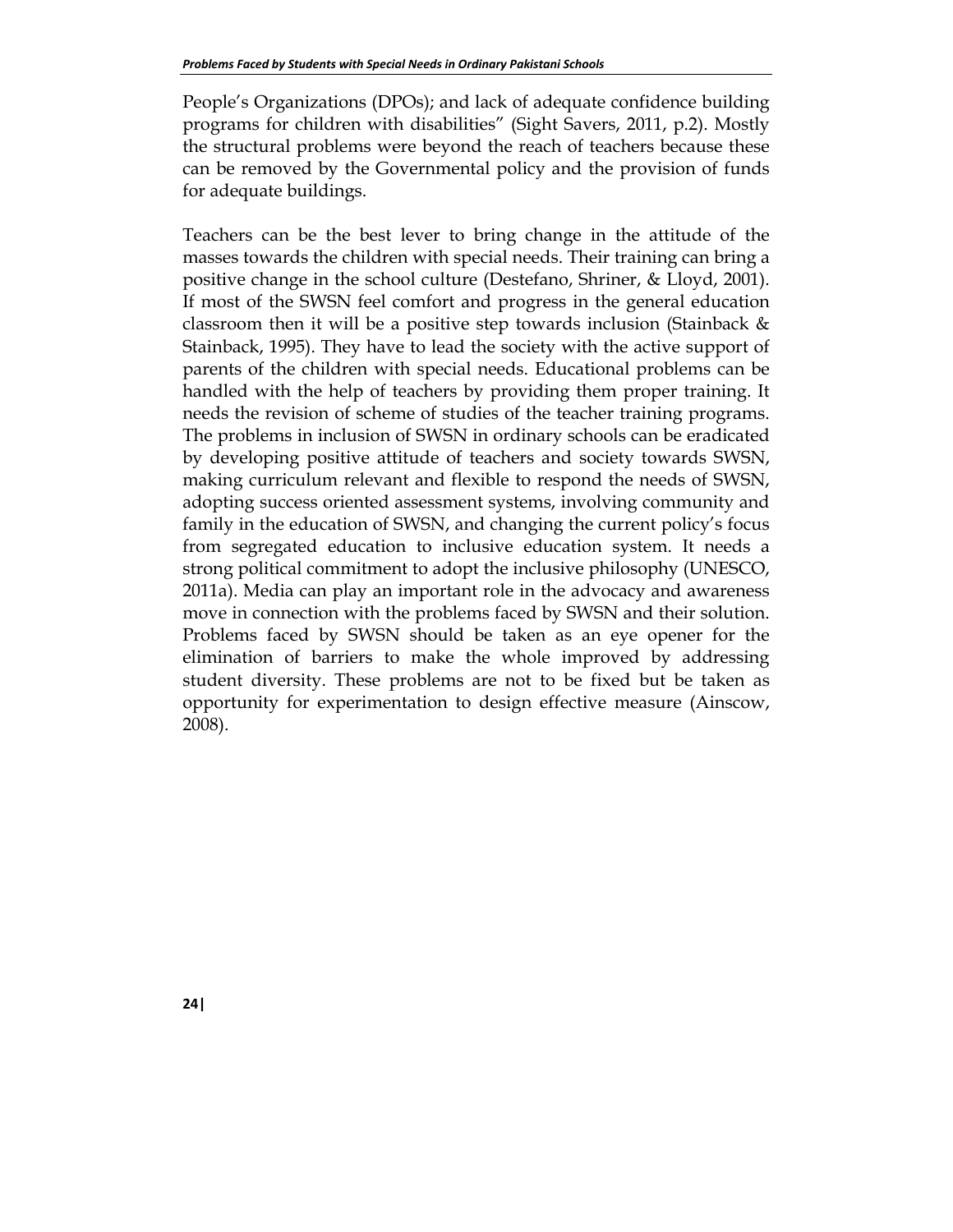#### **REFERENCES**

- Advani, L. (2002). Education: A Fundamental Right of Every Child Regardless of His/Her Special Needs. *Journal of Indian Education, Special Issue on Education of Learners with Special Needs.* New Delhi: NCERT.
- Ainscow, M. (2005). Developing inclusive education systems: What are the levers for change? *Journal of Educational Change*, *6*(2), 109-124. Retrieved from http://www.ingentaconnect.com/content/klu/ jedu/2005/00000006/b00000002/ 00001298.
- Ainscow, M. (2008). Teaching for diversity: The next big challenge. In F. M. Connelly (ed), *The Sage Handbook of Curriculum and Instruction*. Los Angeles: Sage Publications Inc.
- Ali, M. M., Mustapha, R., & Jelas, Z. M. (2006). An empirical study on teachers, perceptions towards inclusive education in Malaysia. *International Journal of Special Education, 21(3)*. Retrieved from http://www.internationalsped.com/documents/5Malaysia.doc.
- Atique, A. & Mushtaq, F. (2005). *Attitudes of parents and peers about inclusion of disabled at early childhood level.* Unpublished Master's Thesis. Lahore: University of the Punjab.
- Bashir, R. (2005). *Students with hearing impairment in inclusive classrooms.* Lahore: University of the Punjab. Retrieved from http://www.ied.hk/csnsie/2cPP1.pdf.
- Clough, P., & Garner, G. (2003). Special educational needs and inclusive education: Origins and current issues in S. Bartlett and D. Burton (eds)*. Education Studies*: *Essential Issues*. London: Sage.
- DeStefano, L., Shriner, J., & Lloyd, C. (2001). Teacher decision making in participation of students with disabilities in large-scale assessment. *Exceptional Children, 68*(1), 7-22.
- Dupoux, E., Hammond, H. & Ingalls L. (2006). Teachers, attitudes toward students with disabilities in Haiti*. International Journal of Special Education*, *21*(3). Retrieved from

http://www.internationalsped.com/documents/1dupoux.doc.

Foster, S., Long, G., & Snell, K**.** (1999). Inclusive instruction and learning for deaf students in postsecondary education. *Journal of Deaf Studies and Deaf Education, 4,* 225-235, retrieved from http://jdsde.oxfordjournals.org/cgi/content/abstract/4/3/225.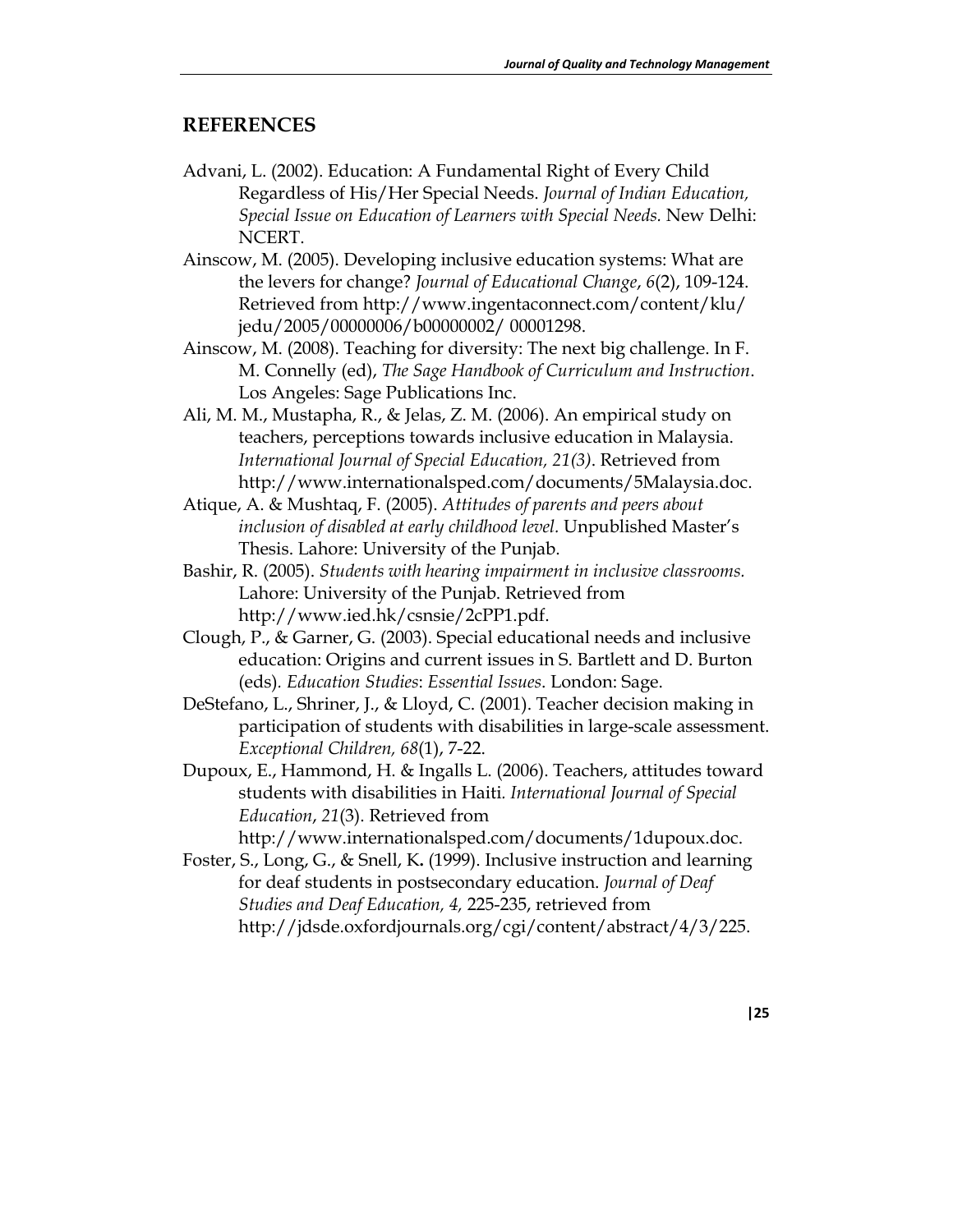Hameed, A. (2002). *Documentation of good practices in special needs and inclusive education in Pakistan.* Unpublished Report Submitted to Unicef Regional Office for South Asia.

- Hameed, A. (2006). *Survey of facilities and services for the persons with disabilities in Pakistan 2006*. Unpublished report: Islamabad: Directorate General of Special Education.
- Hodkinson, A.J. (2006). Conceptions and misconceptions of inclusive education: A critical analysis of Newly Qualified Teachers' knowledge and understanding of inclusion. *Research in Education*, *73*, 15-28.
- Mason, M. (2005). Why segregation should never be a right*. Disability News*. Retrieved from

http://www.crin.org/resources/infoDetail.asp?ID=6174

Miles, S. (2000). *Overcoming resource barriers: The challenge of implementing inclusive education in rural areas.* Retrieved from http://www.eenet.org.uk/theorypractice/ bonn1.shtml

Ministry of Commerce. (2009). *Pakistan country profile*. Retrieved from http://www.com merce.gov.pk/countryprofile.asp.

- Ministry of Finance. (2009). *Pakistan economic survey 2008-2009*. Islamabad: Govt. of Pakistan.
- Pakistan. Ministry of Finance. (2008). *Pakistan economic survey 2007-2008*. Islamabad: The Ministry.
- Pakistan. Ministry of Law. (1973). *The constitution of the Islamic Republic of Pakistan.* The Ministry.
- Pakistan. Ministry of Women Development, Social Welfare & Special Education. (2002). *National policy for persons with disabilities Pakistan, 2002*. Islamabad: The Ministry.
- Pakistan. Pakistan Census Organization. (1998). *Census report of Pakistan 1998.* The organization.
- Pivik, J., McComas, J., & Laflamme, M. (2002). Barriers and facilitators to inclusive education. *Exceptional Children*, *69*(1), 97-107.
- Sarwar, S., & Asgher, M. (2005). *Teacher's attitude toward inclusion at early childhood level.* Unpublished Master's Thesis. Lahore: University of the Punjab.
- Shakir, G. N. (2003). *A Study of the Educational Environment for Students with Disabilities in General Education.* Unpublished Master's Thesis. Lahore: University of the Punjab.
- Sight Savers. (2011). *Barriers to education: A voice from the field.* Retrieved from http://www.sightsavers.org/in\_depth/policy\_and\_